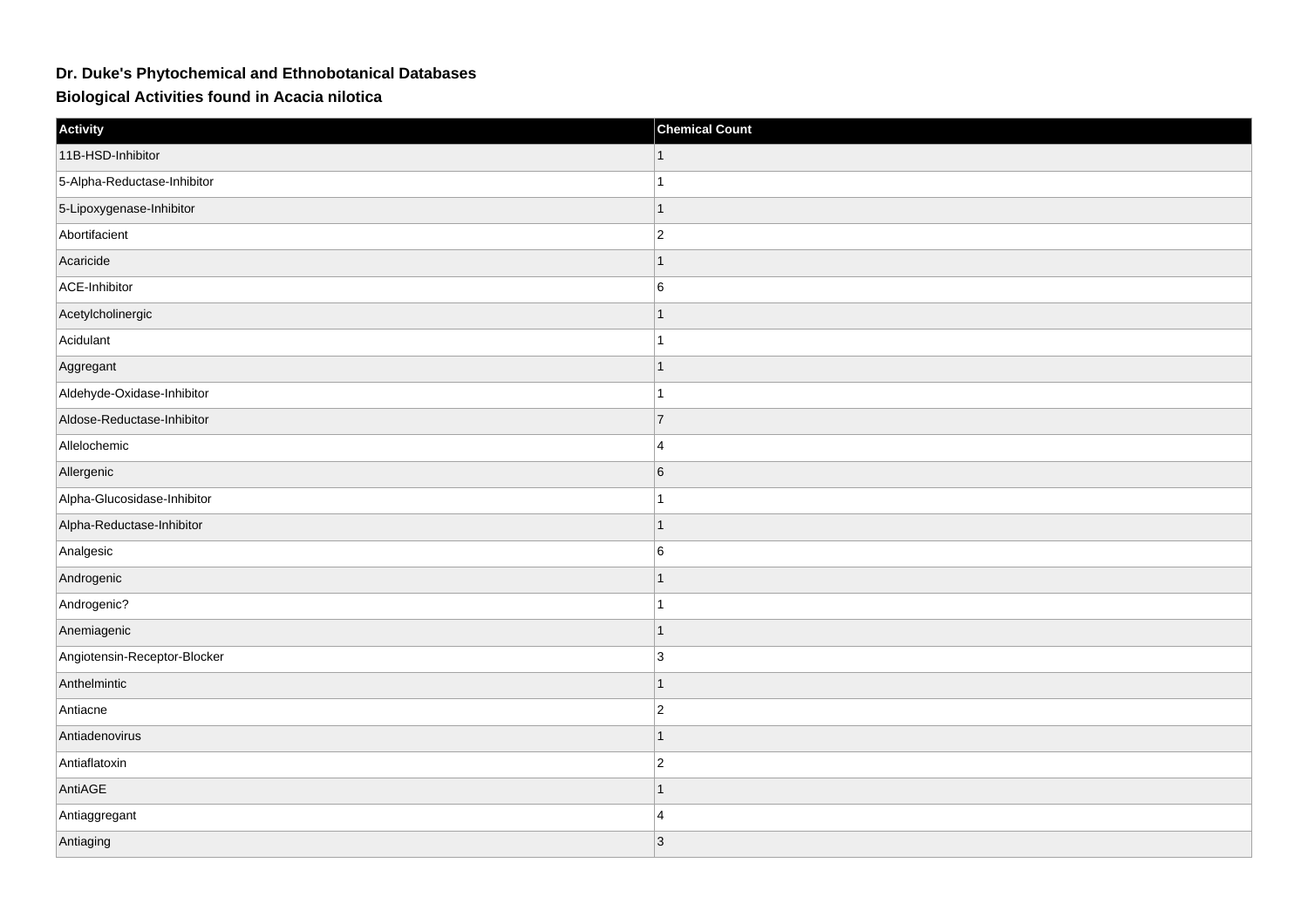| Activity               | <b>Chemical Count</b> |
|------------------------|-----------------------|
| Antialcoholic          | $\overline{4}$        |
| Antiallergenic         | 1                     |
| Antiallergic           | $\overline{3}$        |
| Antialopecic           | $\vert$ 1             |
| Antialzheimeran        | 3                     |
| Antiamebic             | -1                    |
| Antianaphylactic       | $\overline{3}$        |
| Antiandrogenic         | $\mathbf 1$           |
| Antianemic             |                       |
| Antianginal            | $\vert$ 1             |
| Antiangiogenic         | $\overline{c}$        |
| Antianorectic          | $ 2\rangle$           |
| Antianxiety            | $\overline{2}$        |
| Antiarabiflavinotic    | 1                     |
| Antiarrhythmic         | $\vert$ 5             |
| Antiarteriosclerotic   | $\overline{1}$        |
| Antiarthritic          | $6\phantom{a}$        |
| Antiasthmatic          | 6                     |
| Antiatherosclerotic    | $\,6$                 |
| Antibackache           | $\mathbf 1$           |
| Antibacterial          | 16                    |
| Antiberiberi           | $\vert$ 1             |
| Antibronchitic         | $\mathbf{1}$          |
| Anticancer             | $\vert 5 \vert$       |
| Anticancer (Cervix)    | 1                     |
| Anticancer (Colon)     | $ 2\rangle$           |
| Anticancer (Esophagus) | $\mathbf{1}$          |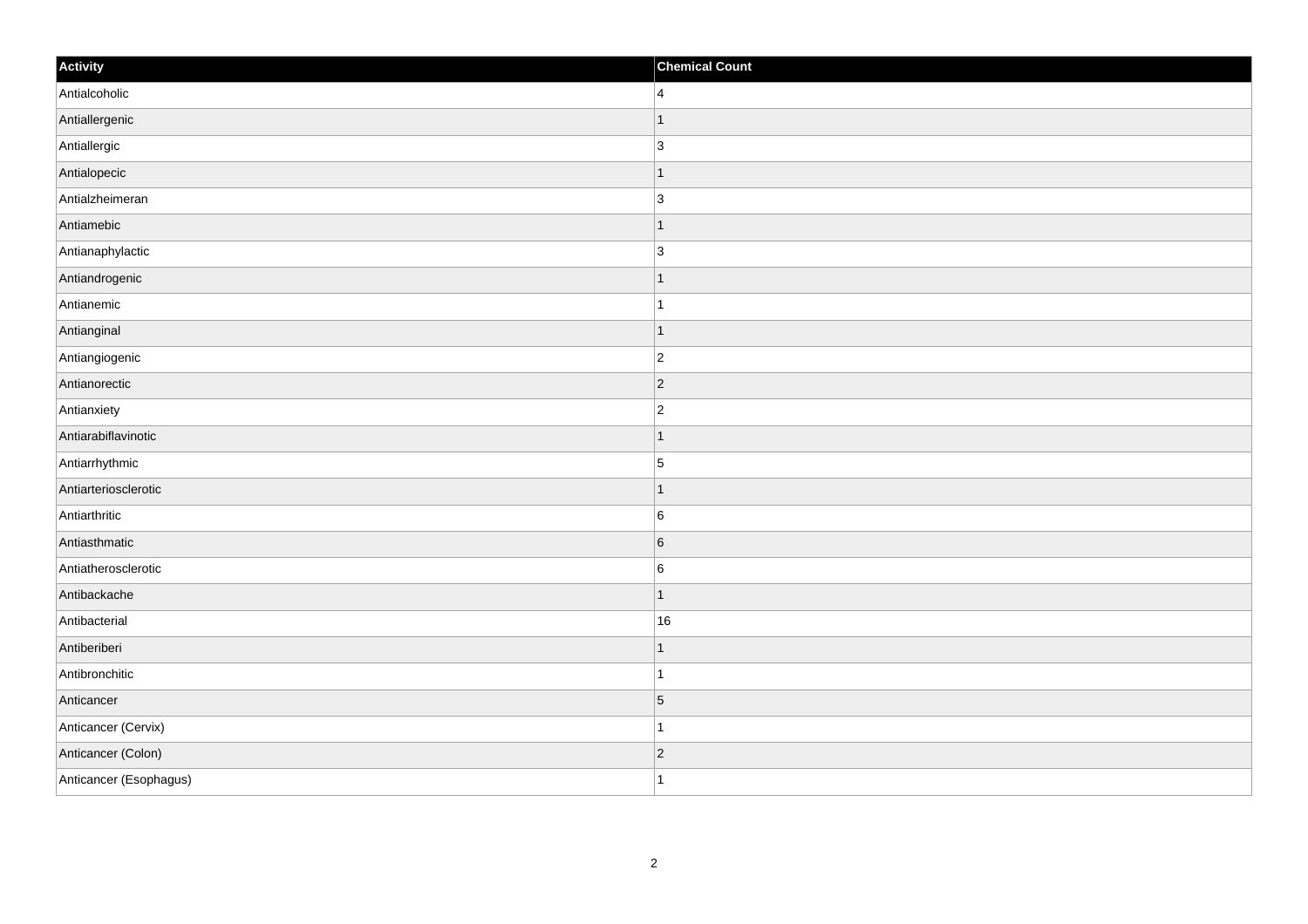| Activity                 | <b>Chemical Count</b> |
|--------------------------|-----------------------|
| Anticancer (Forestomach) | $\vert$ 1             |
| Anticancer (Liver)       | $\mathbf{1}$          |
| Anticancer (Mouth)       | $\mathbf 1$           |
| Anticancer (Skin)        | $\overline{1}$        |
| Anticanker               | $\mathbf 1$           |
| Anticarcinogenic         | $\overline{2}$        |
| Anticarcinomic           | $\overline{4}$        |
| Anticarcinomic (Breast)  | $\mathbf{1}$          |
| Anticardiospasmic        | $\mathbf 1$           |
| Anticaries               | $\mathbf{1}$          |
| Anticariogenic           | 3                     |
| Anticarpal-Tunnel        |                       |
| Anticataract             | $6\phantom{a}$        |
| Anticephalagic           | $\overline{2}$        |
| Anticervicaldysplasic    | 3                     |
| AntiCFS                  | $ 2\rangle$           |
| Anticheilitic            | $\mathbf 1$           |
| Anticlastogen            | $\overline{c}$        |
| Anticlimacteric          | $ 3\rangle$           |
| Anticoagulant            | 1                     |
| Anticold                 | $\overline{1}$        |
| Anticolitic              | $ 2\rangle$           |
| Anticomplementary        | $ 2\rangle$           |
| Anticonvulsant           | $\mathbf 1$           |
| Anticoronary             | $ 3\rangle$           |
| AntiCrohn's              | $\overline{c}$        |
| AntiCTS                  | $\overline{1}$        |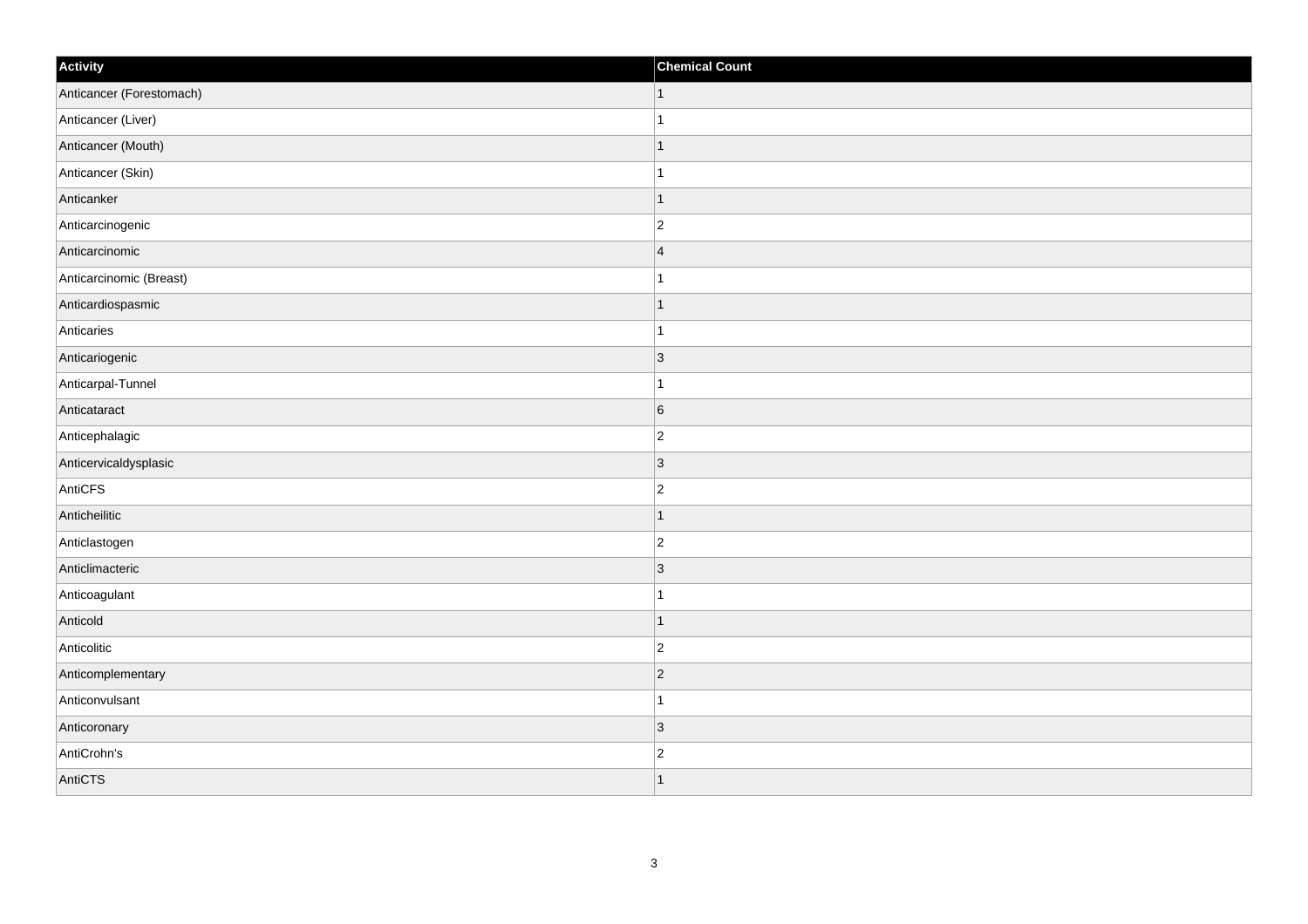| Activity            | <b>Chemical Count</b> |
|---------------------|-----------------------|
| Anticystitic        | $\vert$ 1             |
| Antidecubitic       | $\vert$ 3             |
| Antideliriant       | $\mathbf{1}$          |
| Antidementia        | $ 2\rangle$           |
| Antidepressant      | $\overline{5}$        |
| Antidermatitic      | $ 2\rangle$           |
| Antidiabetic        | 8                     |
| Antidiarrheic       | $\overline{2}$        |
| Antidiscotic        | $\mathbf{1}$          |
| Antidote (Aluminum) | $ 2\rangle$           |
| Antidote (Cadmium)  | $\vert$ 1             |
| Antidote (Lead)     | $ 2\rangle$           |
| Antidote (Paraquat) | $\mathbf{1}$          |
| Antidysenteric      | $\mathbf{1}$          |
| Antidyskinetic      | $\mathbf{1}$          |
| Antidysmenorrheic   | $\vert$ 1             |
| Antidyspeptic       | $\vert$ 1             |
| AntiEBV             | $\vert$ 1             |
| Antieczemic         | $\mathbf{1}$          |
| Antiedemic          | $\vert 4 \vert$       |
| Antielastase        | $ 2\rangle$           |
| Antiencephalitic    | $ 2\rangle$           |
| Antiencephalopathic | $\mathbf{1}$          |
| Antiendometriotic   | $\vert$ 2             |
| Antienterotic       | $\vert$ 1             |
| Antiepileptic       | $\vert$ 2             |
| Antiescherichic     | $ 2\rangle$           |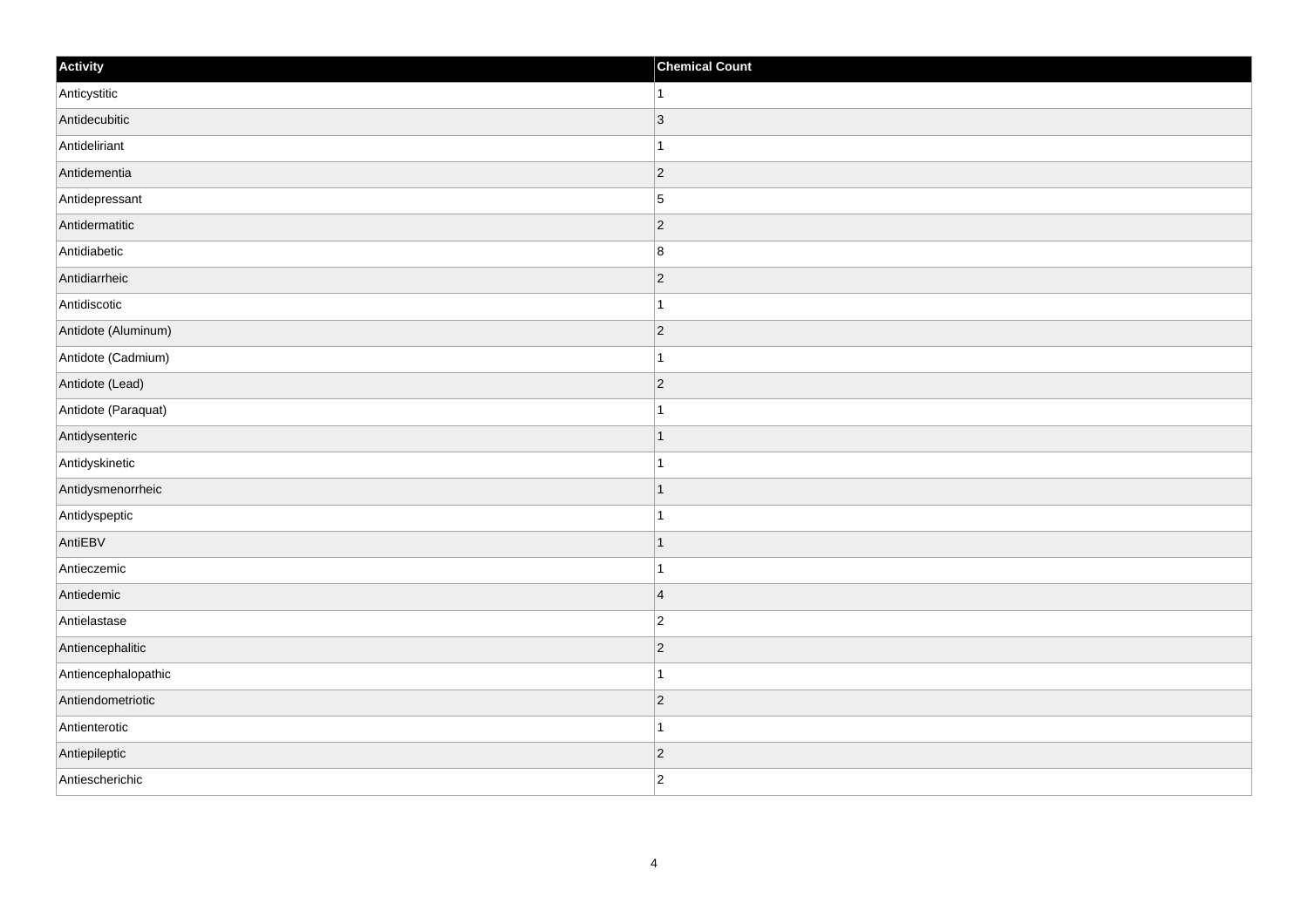| Activity          | <b>Chemical Count</b>    |
|-------------------|--------------------------|
| Antiestrogenic    | $\vert$ 1                |
| Antifatigue       | $\overline{4}$           |
| Antifeedant       | $\overline{5}$           |
| Antifibrinolytic  |                          |
| Antifibromyalgic  | $\overline{2}$           |
| Antifibrosarcomic |                          |
| Antifibrotic      | -1                       |
| Antiflu           | $\overline{4}$           |
| AntigalIstone     |                          |
| Antigastric       |                          |
| Antigastritic     | $\overline{2}$           |
| Antigastrotic     |                          |
| Antigenotoxic     | 1                        |
| Antigiardial      | -1                       |
| Antigingivitic    | 2                        |
| Antiglaucomic     | $\overline{2}$           |
| Antiglossitic     | 1                        |
| Antigonadotropic  | $\overline{2}$           |
| AntiGTF           | $\vert$ 2                |
| Antihangover      | $\overline{3}$           |
| Antiheartburn     |                          |
| Antihemolytic     | 1                        |
| Antihemorrhagic   | $\vert$ 2                |
| Antihepatitic     |                          |
| Antihepatomic     | $\overline{\phantom{a}}$ |
| Antihepatotoxic   | 8                        |
| Antiherpetic      | $\overline{7}$           |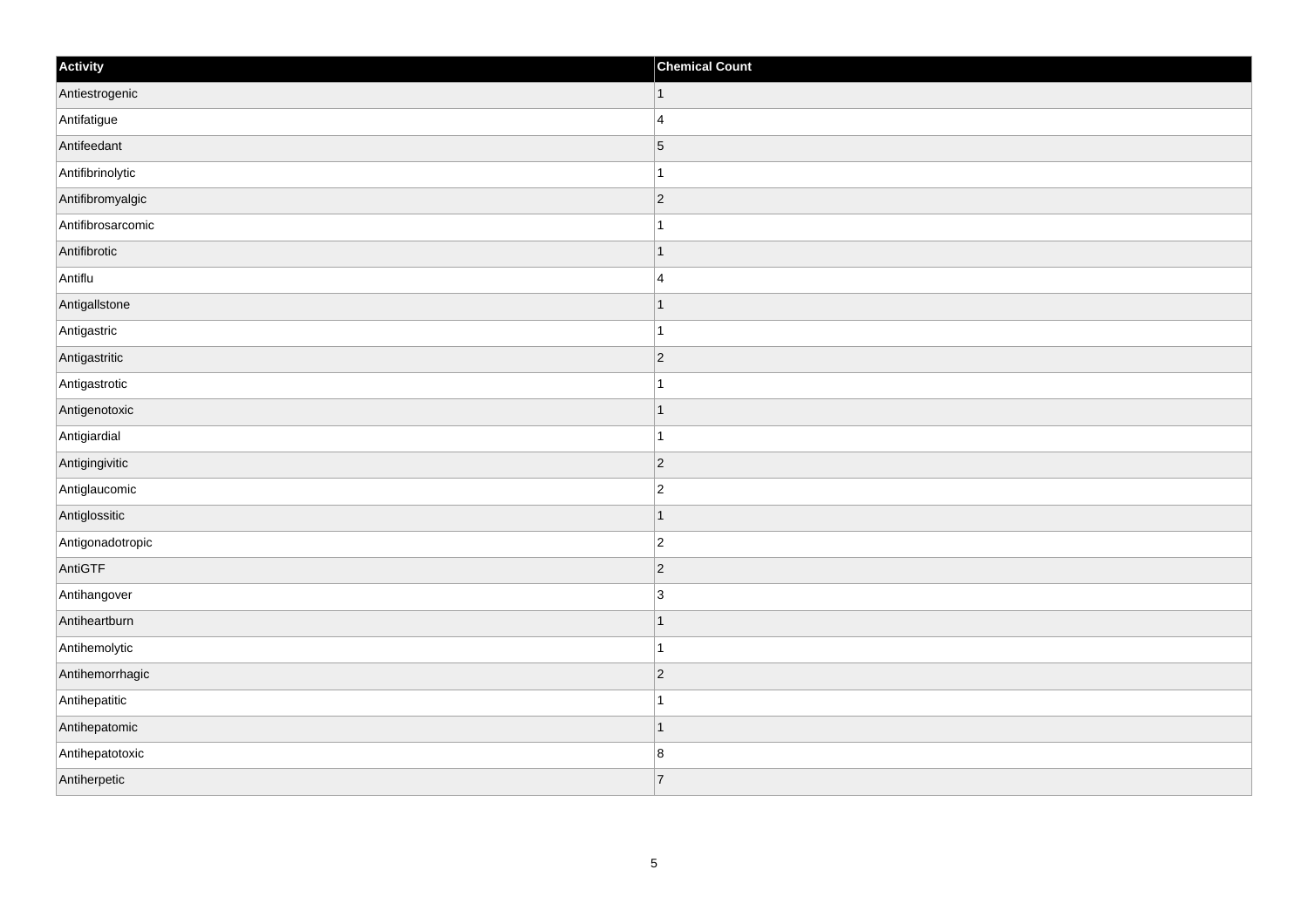| Activity                 | <b>Chemical Count</b>    |
|--------------------------|--------------------------|
| Antihiccup               | 1                        |
| Antihistaminic           | $\vert$ 3                |
| AntiHIV                  | 8                        |
| Antihydrophobic          | -1                       |
| Antihypercholesterolemic | 1                        |
| Antihyperkeratotic       |                          |
| Antihyperkinetic         | $\overline{c}$           |
| Antihypertensive         | $\overline{7}$           |
| Antihyperthyroid         | $\overline{2}$           |
| Antihypoglycemic         | 1                        |
| Antiichythyotic          | 1                        |
| Antiinfertility          | $\overline{\phantom{a}}$ |
| Antiinflammatory         | 13                       |
| Antiinsomniac            | $\overline{2}$           |
| Antiischemic             |                          |
| Antikeratitic            |                          |
| Antiketotic              | $\overline{2}$           |
| AntiLegionella           | $\overline{2}$           |
| Antileishmanic           | $\overline{c}$           |
| Antilepric               | -1                       |
| Antileukemic             | $\overline{2}$           |
| Antileukoplakic          |                          |
| Antileukotriene          | $\overline{c}$           |
| Antileukotriene-D4       |                          |
| Antilipolytic            | $\overline{1}$           |
| Antilipoperoxidant       | $\vert$ 2                |
| Antilithic               | $\overline{3}$           |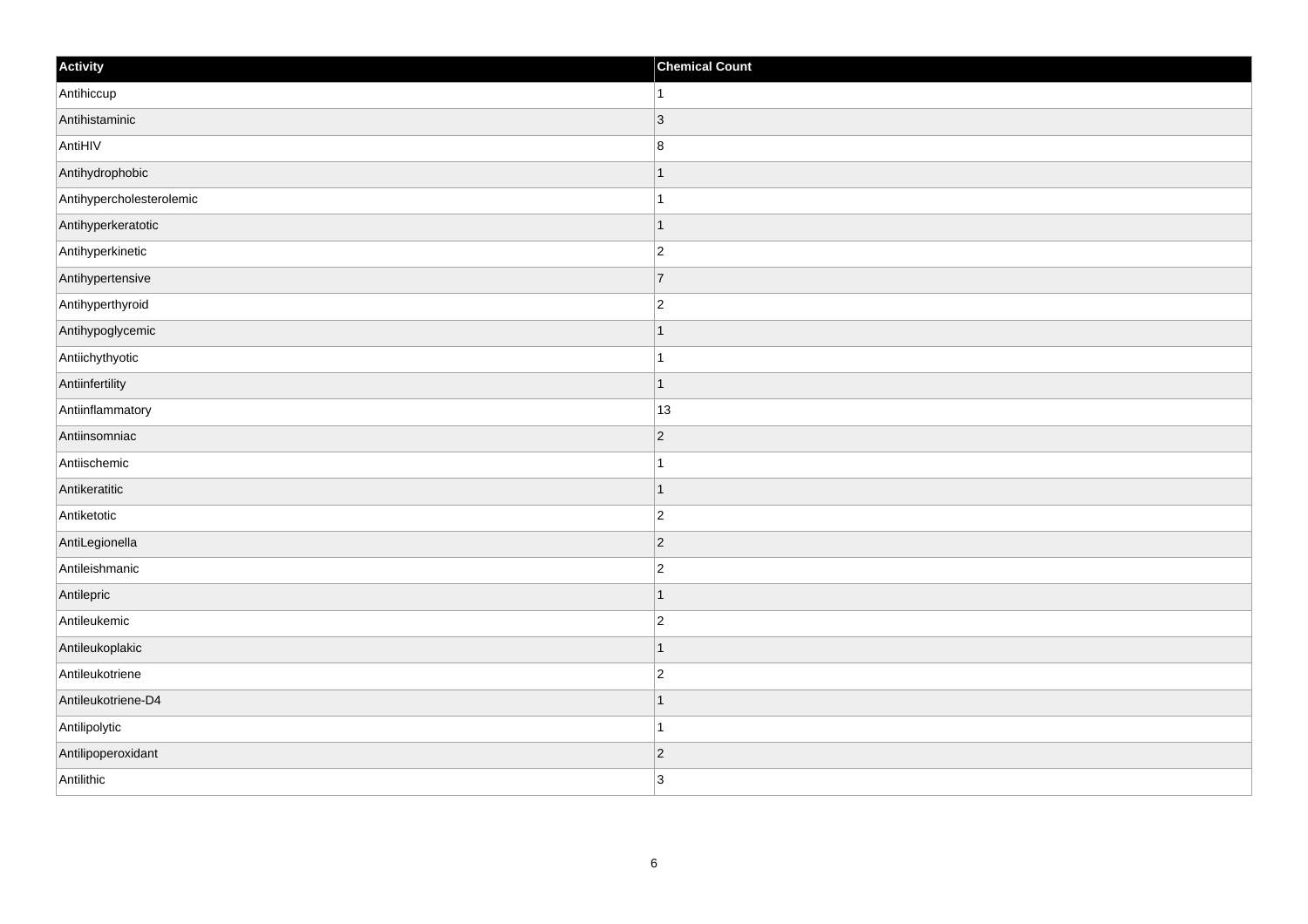| Activity                  | <b>Chemical Count</b>   |
|---------------------------|-------------------------|
| Antilupus                 | $ 2\rangle$             |
| AntiLyme                  | $\overline{4}$          |
| Antimaculitic             | 2                       |
| Antimalarial              | $\overline{3}$          |
| Antimastalgic             | $\mathbf 1$             |
| Antimastitic              | 1                       |
| Antimeasles               | $\vert$ 1               |
| Antimelanogenic           | $\overline{2}$          |
| Antimelanomic             | 2                       |
| Antimelasmic              | $\mathbf{1}$            |
| Antimenopausal            | $ 3\rangle$             |
| Antimenorrhagic           |                         |
| Antimetastatic            | $\vert$ 1               |
| Antimigraine              | $\overline{\mathbf{4}}$ |
| Antimitotic               | $\mathbf 1$             |
| Antimitral-valve-prolapse | $\mathbf{1}$            |
| AntiMRSA                  | $\mathbf{1}$            |
| AntiMS                    | $\mathbf{1}$            |
| Antimutagenic             | $ 13\rangle$            |
| Antimyocarditic           | $\overline{c}$          |
| Antinauseant              | $\vert$ 1               |
| Antinephritic             | $ 2\rangle$             |
| Antinephrolytic           | $\mathbf{1}$            |
| Antineuralgic             | $\mathbf{1}$            |
| Antineuramidase           | $\vert$ 1               |
| Antineurasthenic          | 1                       |
| Antineuritic              | $\vert$ 1               |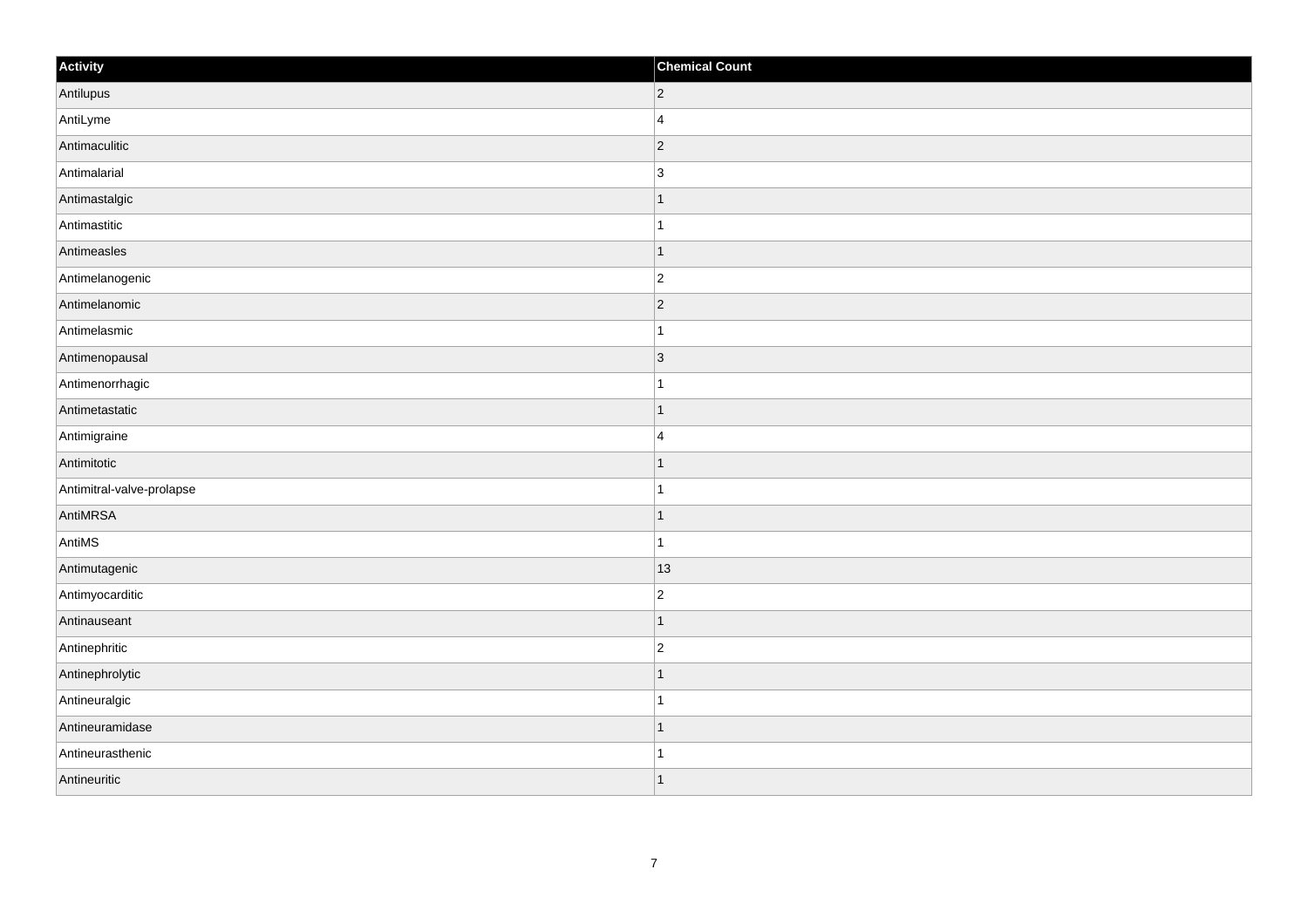| Activity              | <b>Chemical Count</b> |
|-----------------------|-----------------------|
| Antineuropathic       | $\vert$ 1             |
| Antineurotic          | $\overline{1}$        |
| Antinitrosaminic      | $\overline{4}$        |
| Antinitrosic          | $\overline{1}$        |
| Antinociceptive       | $\overline{3}$        |
| Antiobesity           | 3                     |
| Antionychyotic        | 1                     |
| Antiophidic           | $\overline{2}$        |
| Antiophthalmic        |                       |
| Antiorchitic          | $\vert$ 1             |
| Antiosteoarthritic    | $\mathbf{1}$          |
| Antiosteoporotic      | $\vert 5 \vert$       |
| Antiototic            | $\mathbf{1}$          |
| Antioxidant           | 19                    |
| Antioxidant Synergist |                       |
| Antiozenic            | $\vert$ 1             |
| Antipancreatitic      | $\mathbf 1$           |
| Antipapillomic        | $\vert$ 1             |
| Antiparkinsonian      | $\overline{c}$        |
| Antiparotitic         | 1                     |
| Antipellagric         | $\overline{1}$        |
| Antiperiodontal       | $\vert$ 1             |
| Antiperiodontic       | $\mathbf 1$           |
| Antiperiodontitic     | 3                     |
| Antiperistaltic       | $\mathbf{1}$          |
| Antipermeability      | $\overline{1}$        |
| Antiperoxidant        | 6                     |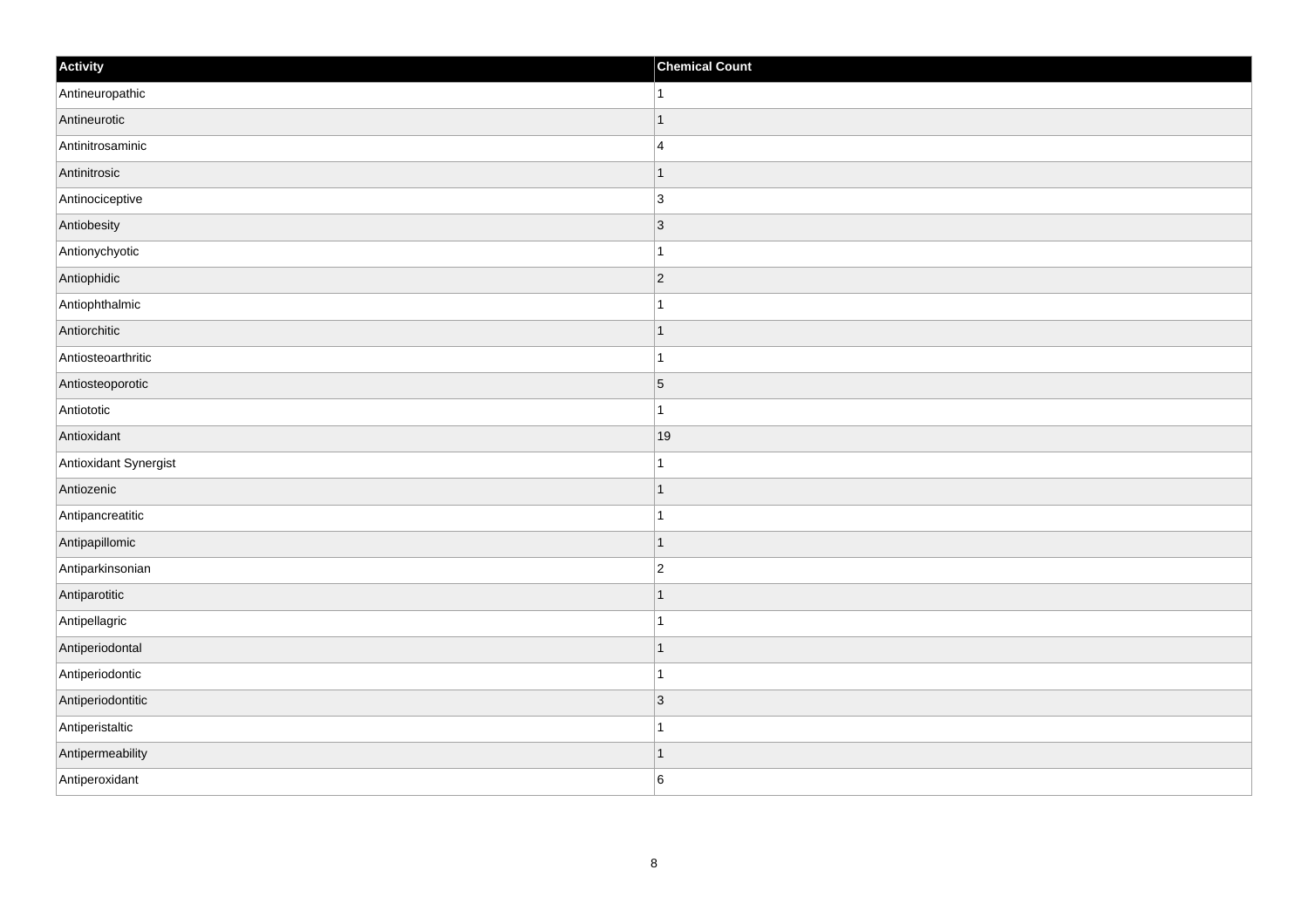| Activity          | <b>Chemical Count</b> |
|-------------------|-----------------------|
| Antipertussive    | $\vert$ 1             |
| Antipharyngitic   | $\mathbf{1}$          |
| Antiphotophobic   | 2                     |
| Antipityriasic    | $\mathbf 1$           |
| Antiplaque        | $ 3\rangle$           |
| Antiplasmodial    | $ 2\rangle$           |
| AntiPMS           | $\vert$ 5             |
| Antipneumonic     | $\mathbf{1}$          |
| Antipodriac       | 2                     |
| Antipolio         | $ 3\rangle$           |
| Antipoliomyelitic | $\overline{2}$        |
| Antiporphyric     | 1                     |
| Antiproliferant   | $ 2\rangle$           |
| Antiprostaglandin | $\mathbf 1$           |
| Antiprostanoid    | $\overline{1}$        |
| Antiprostatitic   | $\mathbf{1}$          |
| Antiproteolytic   | $\overline{1}$        |
| Antipsoriac       | 3                     |
| Antipurpuric      | $\vert$ 1             |
| Antipyretic       | $\vert$ 1             |
| Antiradicular     | 11                    |
| AntiRaynaud's     | $\overline{2}$        |
| Antirenitic       | $\mathbf{1}$          |
| Antiretinopathic  | $\mathbf{1}$          |
| Antiretinotic     | $\mathbf{1}$          |
| Antirheumatic     | $\overline{3}$        |
| Antirhinitic      | 1                     |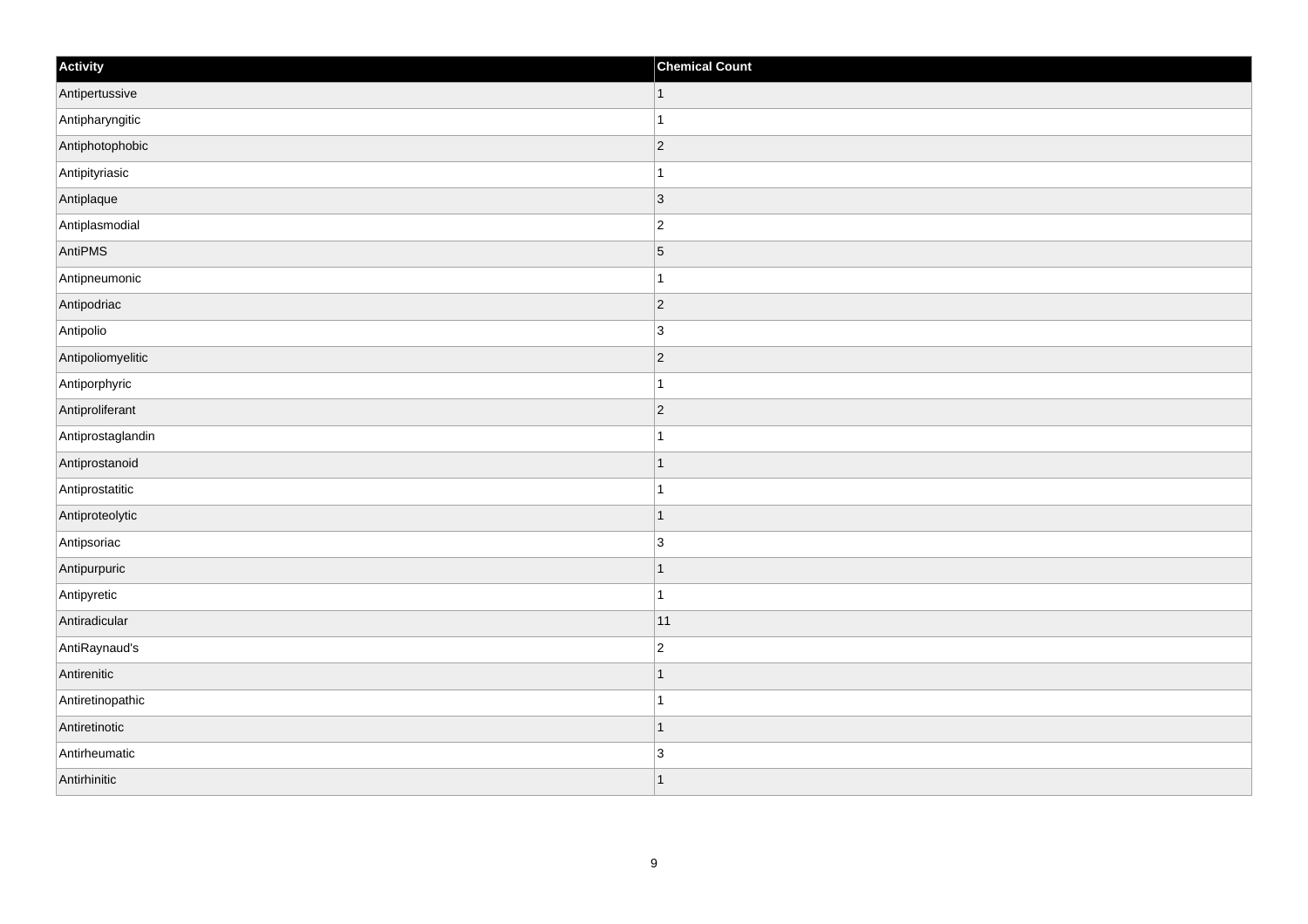| Activity                | <b>Chemical Count</b> |
|-------------------------|-----------------------|
| Antiscorbutic           | $\vert$ 1             |
| Antiseborrheic          | $\mathbf{1}$          |
| Antiseptic              | 11                    |
| Antishingles            | $\overline{1}$        |
| Antisilicotic           | $\overline{1}$        |
| Antispasmodic           | 7                     |
| Antispasmophilic        | $\mathbf{1}$          |
| Antistaphylococcic      | $\overline{2}$        |
| Antistreptococcic       | 3                     |
| Antistress              | $\overline{4}$        |
| Antistroke              | $\overline{c}$        |
| Antisunburn             | $\mathbf 1$           |
| Antisyndrome-X          | $\overline{3}$        |
| Antithiamin             | 1                     |
| Antithrombic            |                       |
| Antithrombogenic        | $\vert$ 1             |
| Antithyreotropic        | $\mathbf{1}$          |
| Antithyroid             | $ 2\rangle$           |
| Antitic                 | $\mathbf{1}$          |
| Antitrypanosomic        | $ 2\rangle$           |
| Antitubercular          | $\mathbf{1}$          |
| Antitumor               | 13                    |
| Antitumor (Bladder)     | $\mathbf 1$           |
| Antitumor (Breast)      | $ 2\rangle$           |
| Antitumor (CNS)         | 1                     |
| Antitumor (Colon)       | $\overline{4}$        |
| Antitumor (Forestomach) | $\mathbf{1}$          |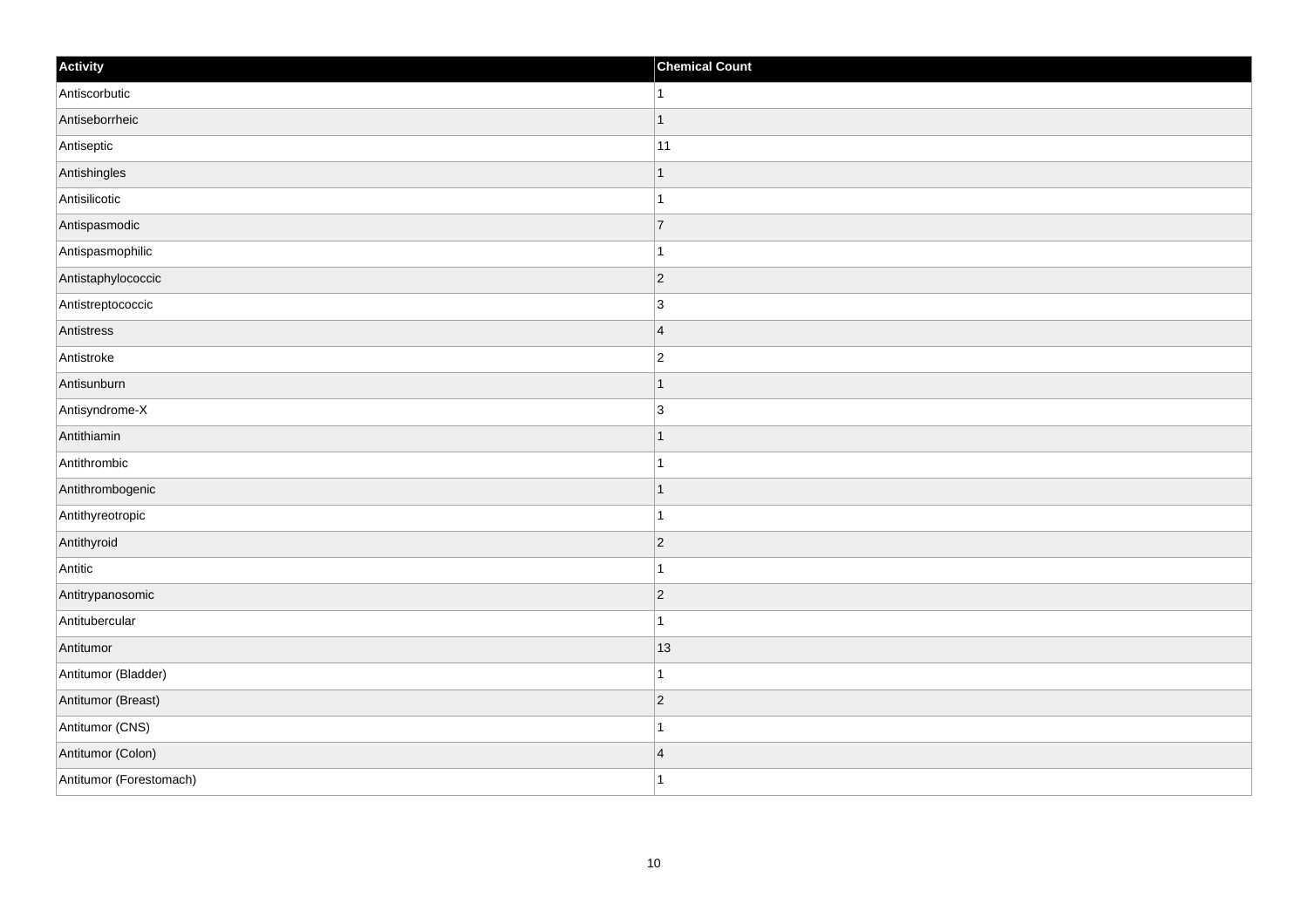| Activity                         | <b>Chemical Count</b>   |
|----------------------------------|-------------------------|
| Antitumor (Gastric)              | $\mathbf{1}$            |
| Antitumor (Liver)                | $\overline{ }$          |
| Antitumor (Lung)                 | $\vert$ 3               |
| Antitumor (Mouth)                | $\overline{\mathbf{A}}$ |
| Antitumor (Ovary)                | $\overline{1}$          |
| Antitumor (Prostate)             |                         |
| Antitumor (Skin)                 | $\vert$ 3               |
| Antitumor (Stomach)              | $\overline{1}$          |
| Antitumor-Promoter               | $6\overline{6}$         |
| Antitussive                      | $\overline{1}$          |
| Antiulcer                        | 9                       |
| Antivaginitic                    |                         |
| Antivaricose                     | $\mathbf{1}$            |
| Antiviral                        | 11                      |
| Antixerophthalmic                | $\mathbf{1}$            |
| Antiyeast                        | $\overline{1}$          |
| Anxiolytic                       | $ 3\rangle$             |
| Aphidifuge                       | $\overline{\mathbf{A}}$ |
| Apoptotic                        | $\overline{5}$          |
| Asthma-preventive                | 1                       |
| Astringent                       | $\vert$ 3               |
| Atherogenic                      | $\overline{1}$          |
| ATPase-Inhibitor                 | $\mathbf{1}$            |
| Autotoxic                        | $\overline{1}$          |
| Bacteristat                      | $ 3\rangle$             |
| Beta-Adrenergic Receptor Blocker | $\overline{4}$          |
| Beta-Blocker                     | $ 2\rangle$             |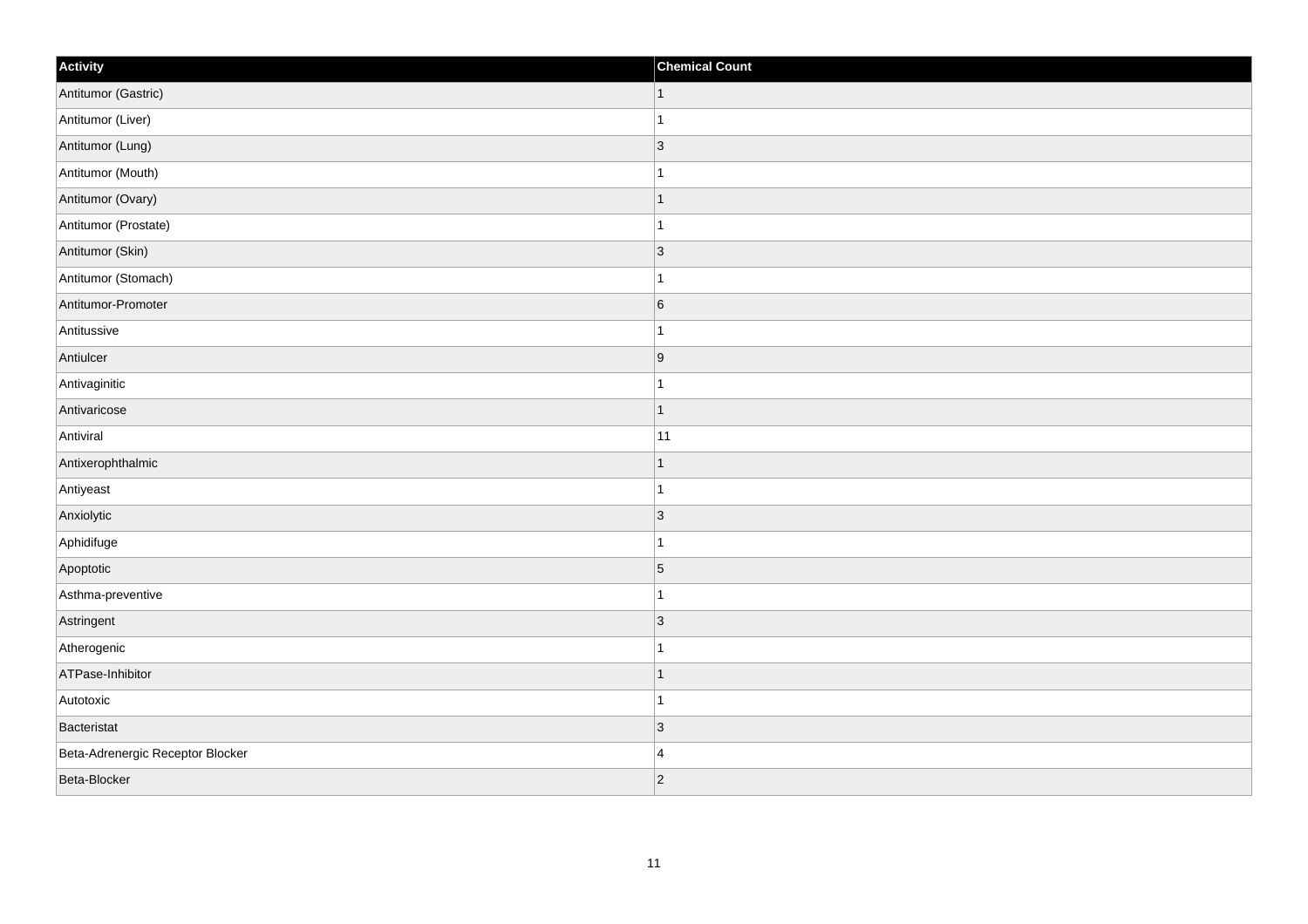| Activity                         | <b>Chemical Count</b> |
|----------------------------------|-----------------------|
| Beta-Glucuronidase-Inhibitor     | $\mathbf{1}$          |
| Bradycardiac                     |                       |
| Bronchodilator                   |                       |
| Bruchiphobe                      | $\mathbf 1$           |
| Calcium-Antagonist               | $\overline{2}$        |
| Calcium-Channel-Blocker          |                       |
| Calmodulin-Antagonist            | 1                     |
| cAMP-Phosphodiesterase-Inhibitor | $\overline{2}$        |
| Cancer-Preventive                | 15                    |
| Candida-SAP-Inhibitor            | $\mathbf{1}$          |
| Candidicide                      | $\overline{4}$        |
| Capillarigenic                   |                       |
| Capillariprotective              | 1                     |
| Carcinogenic                     | $\overline{5}$        |
| Cardioprotective                 | 7                     |
| Cardiotonic                      | $ 2\rangle$           |
| Cardiotoxic                      | 1                     |
| Cardiovascular                   | $\mathbf 1$           |
| Catabolic                        |                       |
| Chelator                         | $\overline{2}$        |
| Chemopreventive                  | 3                     |
| Cholagogue                       |                       |
| Choleretic                       | $\overline{4}$        |
| Clastogenic                      | $\overline{1}$        |
| CNS-Active                       | $\overline{2}$        |
| <b>CNS-Depressant</b>            | $\overline{2}$        |
| CNS-Paralytic                    | $\mathbf{1}$          |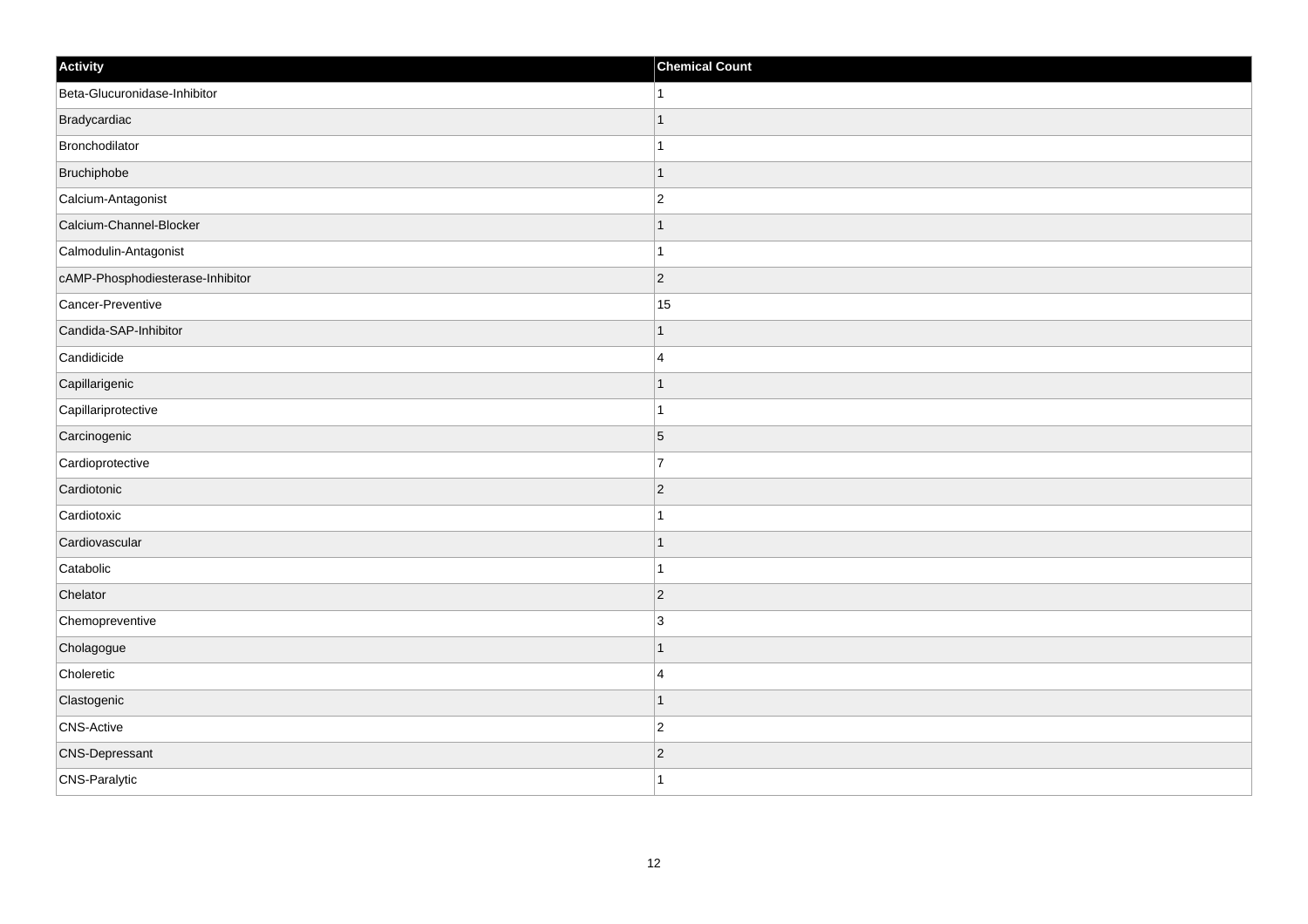| Activity                      | <b>Chemical Count</b> |
|-------------------------------|-----------------------|
| <b>CNS-Stimulant</b>          | $\vert$ 1             |
| Co-carcinogenic               | $\mathbf{1}$          |
| Cold-preventive               | $\mathbf{1}$          |
| Collagen-Sparing              | $\mathbf{1}$          |
| Collagenic                    | $\mathbf{1}$          |
| Collyrium                     | $\mathbf 1$           |
| Colorant                      | $\vert$ 1             |
| COMP-Inhibitor                | $\mathbf{1}$          |
| COMT-Inhibitor                | $\mathbf{1}$          |
| Convulsant                    | $\mathbf{1}$          |
| Copper-Chelator               | $\mathbf{1}$          |
| COX-1-Inhibitor               | $\overline{2}$        |
| COX-2-Inhibitor               | $\vert 3 \vert$       |
| Cyclooxygenase-Activator      | $\mathbf{1}$          |
| Cyclooxygenase-Inhibitor      | $\vert 4$             |
| Cytochrome-P450-1A2-Inhibitor | $\mathbf{1}$          |
| Cytotoxic                     | $6\overline{6}$       |
| Decalcifier                   | $\mathbf{1}$          |
| Deiodinase-Inhibitor          | $ 2\rangle$           |
| Deliriant                     | $\mathbf{1}$          |
| Demulcent                     | $ 2\rangle$           |
| Depigmentor                   | $\mathbf{1}$          |
| Dermatitigenic                | $\overline{2}$        |
| Detoxicant                    | 3                     |
| Diagnostic                    | $\vert$ 1             |
| Diaphoretic                   | $\mathbf{1}$          |
| Diaphoretic?                  | $\vert$ 1             |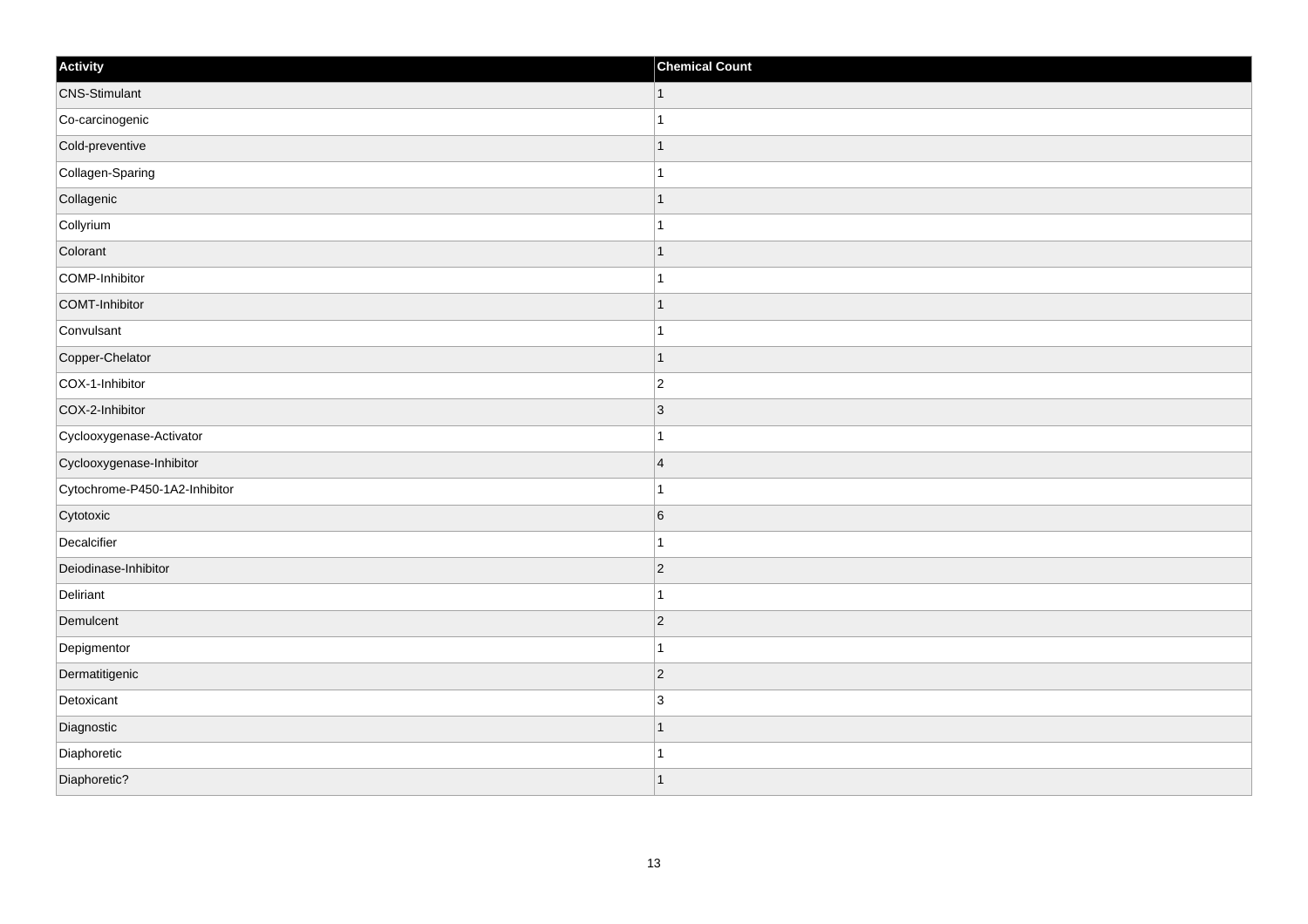| Activity                       | <b>Chemical Count</b> |
|--------------------------------|-----------------------|
| Differentiator                 | $\mathbf{1}$          |
| Diuretic                       | $\vert 8 \vert$       |
| Dye                            | 3                     |
| Ecbolic                        | $\mathbf{1}$          |
| Emetic                         | $\mathbf{1}$          |
| Encephalopathic                | $\overline{1}$        |
| Estrogenic                     | $\mathbf{1}$          |
| Fatal                          | $\overline{1}$        |
| Fistula-Preventive             | $\overline{1}$        |
| Flatugenic                     | 2                     |
| FLavor                         | $\mathbf 2$           |
| Floral-Inhibitor               | $\overline{1}$        |
| Fungicide                      | $\overline{5}$        |
| Fungistat                      | $\overline{1}$        |
| Gastroprotective               | $\overline{2}$        |
| Glucosyl-Transferase-Inhibitor | $ 3\rangle$           |
| Glutathione-Depleting          | $\mathbf{1}$          |
| Goitrogenic                    | $\overline{1}$        |
| Gram(+)icide                   | $\overline{1}$        |
| Gram(-)icide                   | $\mathbf{1}$          |
| Hemopoietic                    | $\mathbf{1}$          |
| Hemostat                       | $\overline{5}$        |
| Hemostatic                     | $\overline{c}$        |
| Hepatomagenic                  | $\overline{1}$        |
| Hepatoprotective               | 7                     |
| Hepatotonic                    | $\mathbf{1}$          |
| Hepatotoxic                    | $\mathbf{1}$          |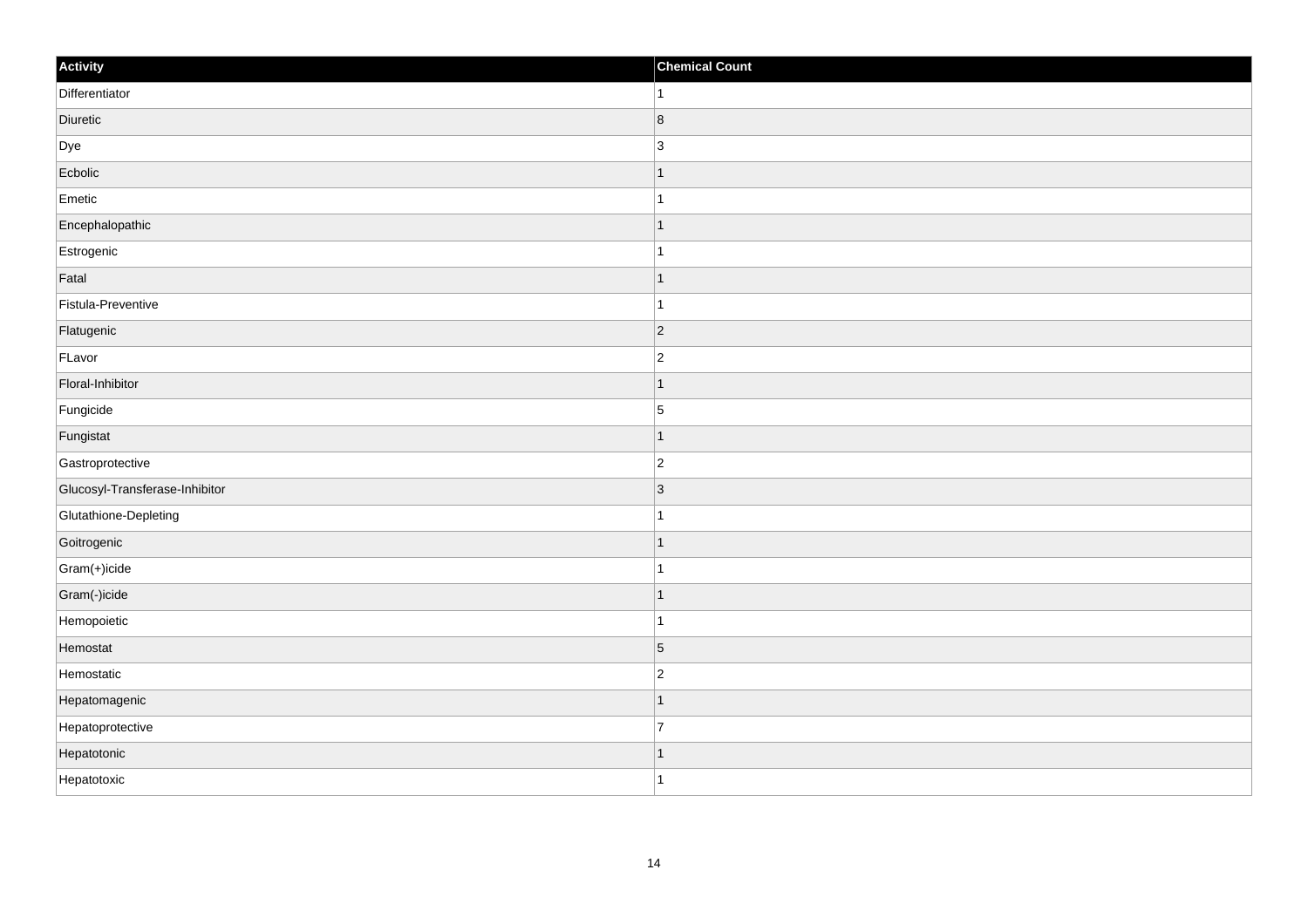| Activity             | <b>Chemical Count</b> |
|----------------------|-----------------------|
| Herbicide            | $\vert$ 1             |
| Histamine-Inhibitor  |                       |
| HIV-RT-Inhibitor     | $\vert$ 2             |
| Hormone              |                       |
| Hypercholesterolemic | 1                     |
| Hyperglycemic        |                       |
| Hypertensive         | $\vert$ 2             |
| Hypocholesterolemic  | $\boldsymbol{8}$      |
| Hypoglycemic         | $\overline{5}$        |
| Hypolipemic          |                       |
| Hypolipidemic        |                       |
| Hypotensive          | 7                     |
| Hypouricemic         | 1                     |
| Immunomodulator      | $\overline{3}$        |
| Immunostimulant      | $\overline{7}$        |
| Immunosuppressant    | $\overline{2}$        |
| iNOS-Inhibitor       |                       |
| Inotropic            | -1                    |
| Insectifuge          | $\vert$ 3             |
| Insectiphile         | $\overline{c}$        |
| Insulin-Sparing      | $\vert$ 2             |
| Insulinogenic        | $\overline{2}$        |
| Interferon-Synergist | -1                    |
| Interferonogenic     | $\overline{2}$        |
| Irritant             | $\overline{4}$        |
| Juvabional           | $\overline{3}$        |
| Larvicide            | 1                     |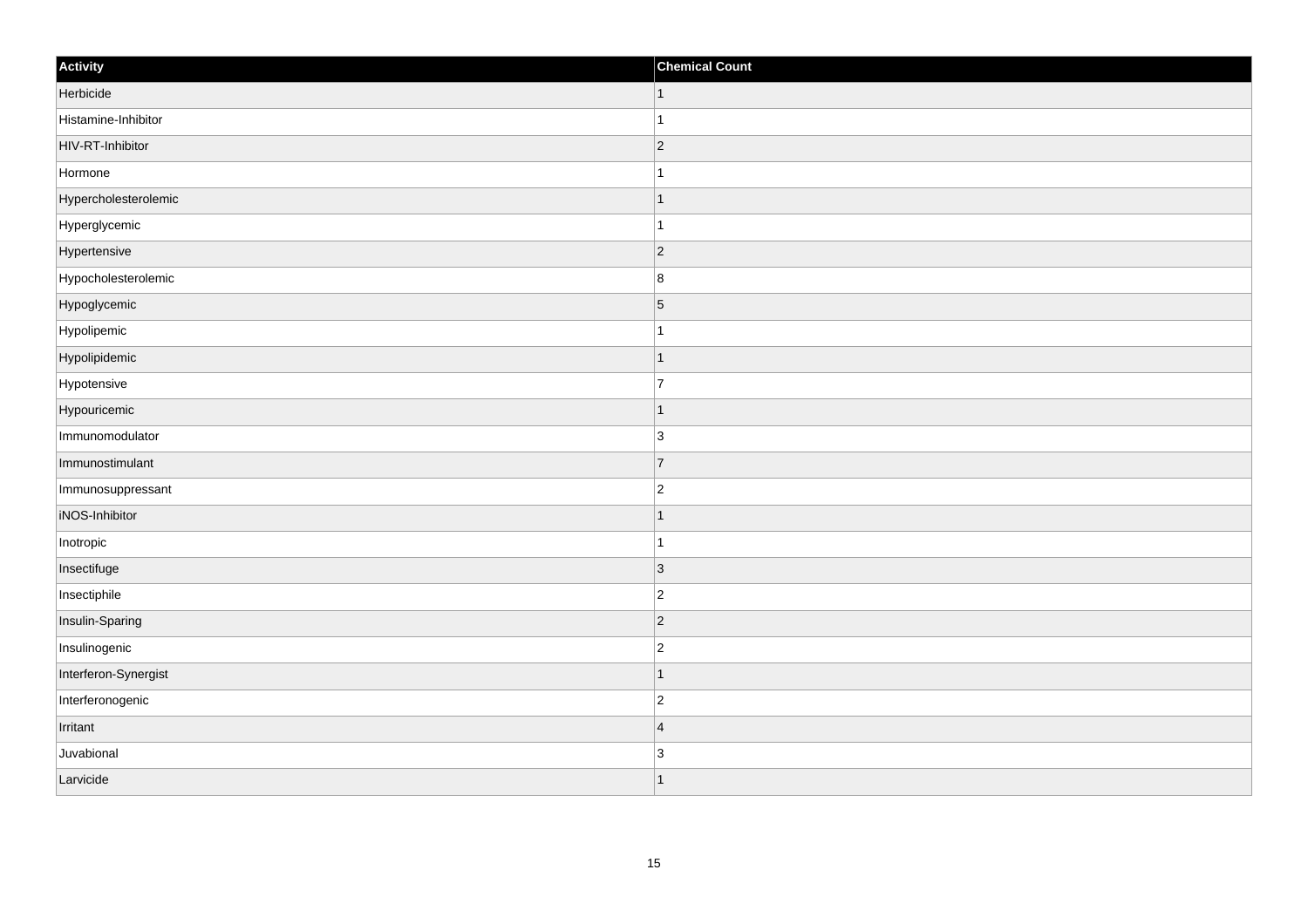| Activity                    | <b>Chemical Count</b> |
|-----------------------------|-----------------------|
| Larvistat                   | $\overline{2}$        |
| Laxative                    | $\overline{5}$        |
| Laxative?                   |                       |
| Leukotriene-Inhibitor       | $\mathbf 1$           |
| Lipoxygenase-Inhibitor      | $\overline{5}$        |
| Lithogenic                  |                       |
| Litholytic                  | 1                     |
| MAO-A-Inhibitor             | $\overline{2}$        |
| MAO-Inhibitor               | $\overline{2}$        |
| Mast-Cell-Stabilizer        | $\mathbf{1}$          |
| Memory-Enhancer             | $\mathbf 1$           |
| Metal-Chelator              |                       |
| Metal-Chelator (Copper)     | 1                     |
| Metalloproteinase-Inhibitor | -1                    |
| MMP-9-Inhibitor             |                       |
| Mosquitocide                | $\mathbf{1}$          |
| Mucogenic                   | $\mathbf 1$           |
| Mucolytic                   | $\mathbf 1$           |
| Mutagenic                   | 1                     |
| Mycobactericide             | $ 2\rangle$           |
| Mycoplasmistat              | $\overline{1}$        |
| Myorelaxant                 | $ 2\rangle$           |
| NADH-Oxidase-Inhibitor      |                       |
| Neoplastic                  | $\overline{1}$        |
| NEP-Inhibitor               | $\mathbf{1}$          |
| Nephrotoxic                 | 3                     |
| Neuroprotective             | $\overline{4}$        |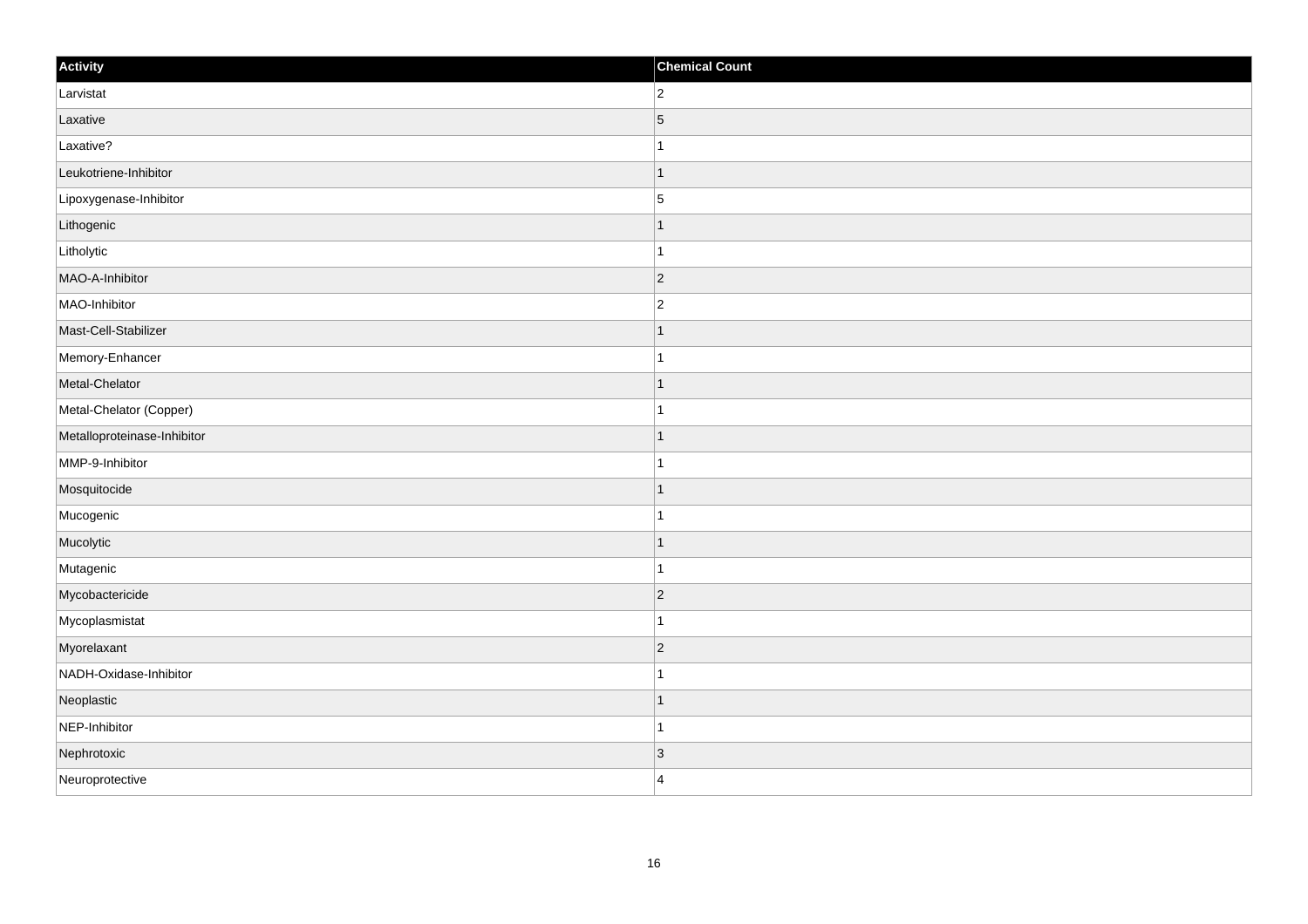| Activity                          | <b>Chemical Count</b> |
|-----------------------------------|-----------------------|
| Neurotransmitter                  | $\vert$ 1             |
| NF-kB-Inhibitor                   |                       |
| Nigrifacient                      |                       |
| NO-Genic                          |                       |
| NO-Inhibitor                      | $\overline{3}$        |
| NO-Synthase-Inhibitor             |                       |
| Ornithine-Decarboxylase-Inhibitor | $ 3\rangle$           |
| Oviposition-Stimulant             |                       |
| P450-Inducer                      |                       |
| P450-Inhibitor                    |                       |
| Paralytic                         |                       |
| Percutaneostimulant               |                       |
| Perfumery                         | -1                    |
| Peroxynitrite-Scavenger           | 1                     |
| Pesticide                         | 21                    |
| PGE2-Inhibitor                    |                       |
| Phagocytotic                      | $\vert$ 3             |
| Phospholipase-Inhibitor           |                       |
| Plasmodicide                      | 1                     |
| Preservative                      |                       |
| Proliferant                       |                       |
| Prooxidant                        |                       |
| Propecic                          |                       |
| Prostaglandigenic                 |                       |
| Prostaglandin-Synthesis-Inhibitor | 3                     |
| Protein-Kinase-C-Inhibitor        |                       |
| Protisticide                      |                       |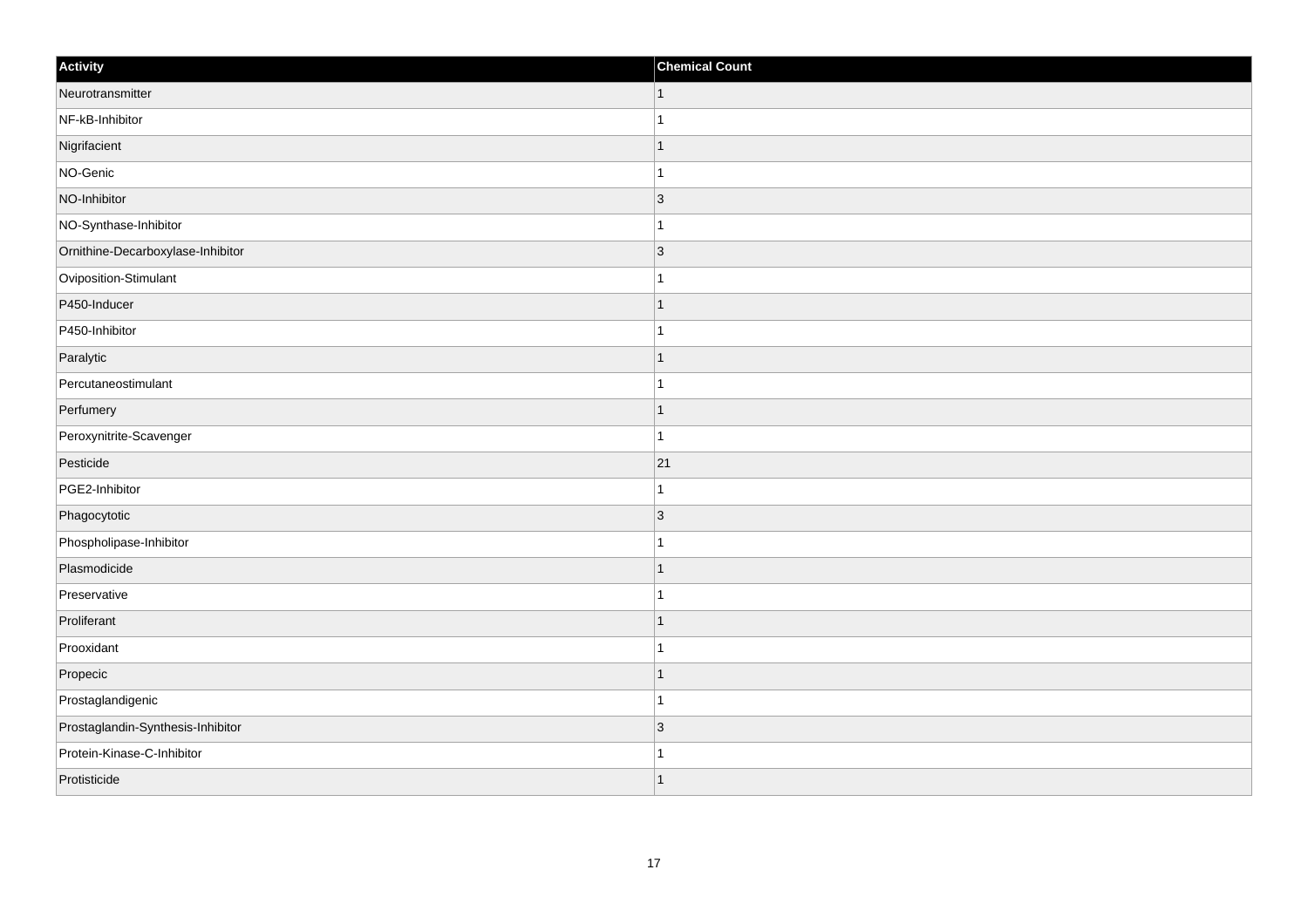| Activity                   | <b>Chemical Count</b> |
|----------------------------|-----------------------|
| Psychotropic               | $\vert$ 1             |
| PTK-Inhibitor              | $\mathbf{1}$          |
| Quinone-Reductase-Inducer  | $\overline{2}$        |
| Renotoxic                  | $\vert$ 1             |
| Secretogogue               | $\vert$ 1             |
| Sedative                   | $\mathbf{1}$          |
| Sialogogue                 | $\mathbf{1}$          |
| Stimulant                  | $\mathbf{1}$          |
| Styptic                    | $\mathbf{1}$          |
| Sunscreen                  | $ 2\rangle$           |
| Sweetener                  | $\vert$ 3             |
| Teratologic                | $\mathbf{1}$          |
| Thymoprotective            | $\mathbf{1}$          |
| Tinnitigenic               | $\mathbf{1}$          |
| TNF-alpha-Inhibitor        | $ 2\rangle$           |
| Topoisomerase-I-Antagonist | $\vert$ 1             |
| Topoisomerase-I-Inhibitor  | $ 2\rangle$           |
| Topoisomerase-II-Inhibitor | $\vert 3 \vert$       |
| Toxic                      | $\mathbf{1}$          |
| Tranquilizer               | $ 2\rangle$           |
| Triglycerigenic            | $\mathbf{1}$          |
| Tumorigenic                | $\vert$ 1             |
| Tyrosinase-Inhibitor       | $ 2\rangle$           |
| Tyrosine-Kinase-Inhibitor  | $\mathbf{1}$          |
| Ubiquiot                   | $ 2\rangle$           |
| Uricogenic                 | $\mathbf{1}$          |
| Uricosuric                 | $\vert$ 1             |